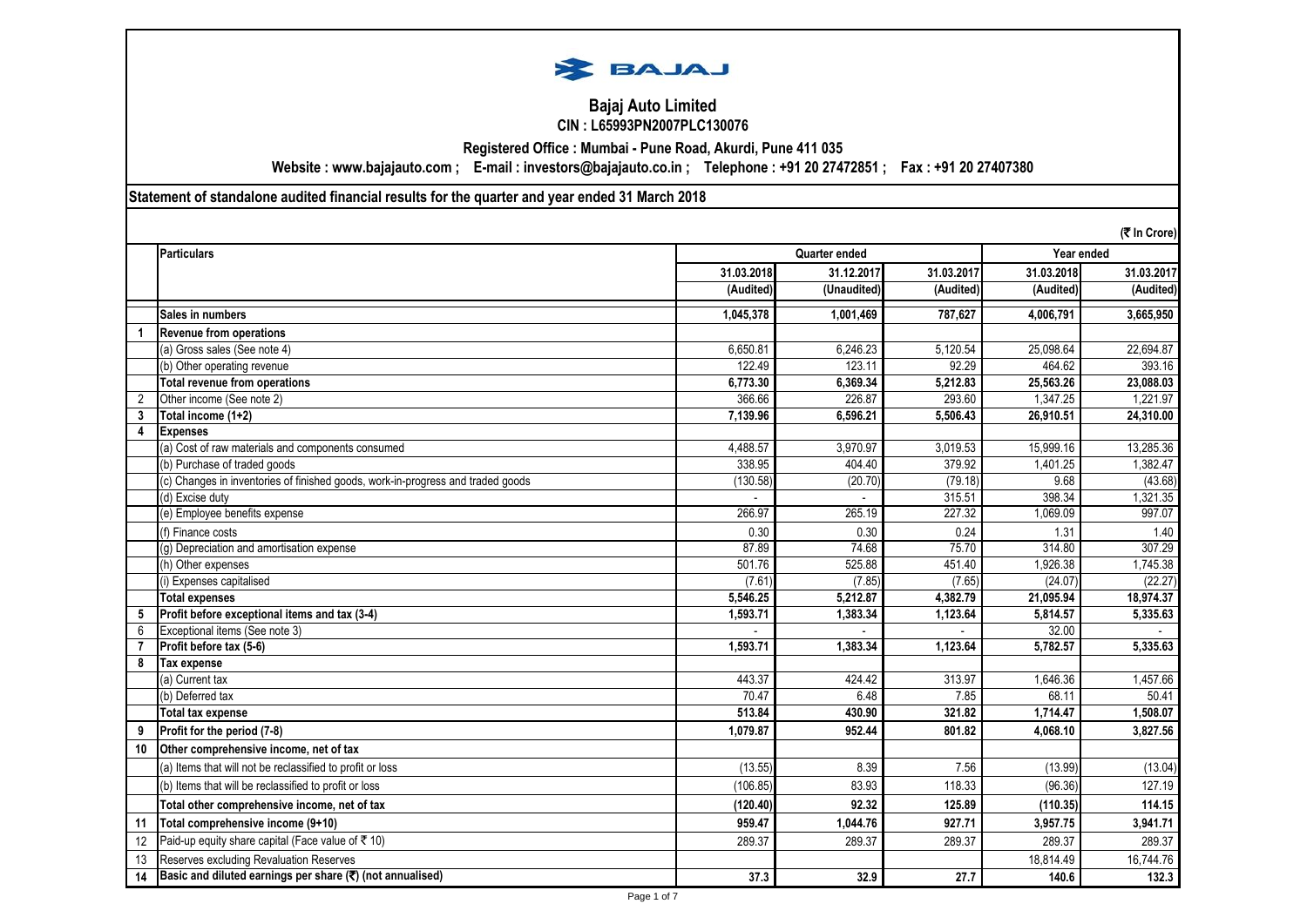| As at<br><b>Particulars</b><br>31.03.2018<br>(Audited)<br><b>Assets</b><br>A<br>$\mathbf{1}$<br><b>Non-current assets</b><br>1,821.22<br>(a) Property, plant and equipment<br>(b) Capital work-in-progress<br>11.15<br>57.11<br>(c) Investment property<br>(d) Intangible assets<br>45.32<br>(e) Intangible assets under development<br>1,222.72<br>(f) Investment in subsidiaries<br>(g) Financial assets<br>Investments<br>10,600.17<br>30.64<br>Loans<br>0.02<br>Other financial assets<br>438.66<br>(h) Income tax assets (net)<br>356.85<br>(i) Other non-current assets<br>Sub-total - Non-current assets<br>14,583.86<br>$\overline{2}$<br><b>Current assets</b><br>(a) Inventories<br>742.58<br>(b) Financial assets<br>Investments<br>5,765.41<br>1,491.87<br>Trade receivables<br>760.94<br>Cash and cash equivalents<br>17.06<br>Other bank balances<br>6.26<br>Loans<br>79.36<br>Other financial assets<br>372.15<br>(c) Other current assets<br>9,235.63<br>Sub-total - Current assets<br><b>Total - Assets</b><br>23,819.49<br>в<br><b>Equity and liabilities</b><br>1<br><b>Equity</b><br>289.37<br>(a) Equity share capital<br>(b) Other equity<br>18,814.49<br>19,103.86<br>Sub-total - Equity<br>$\overline{2}$<br><b>Non-current liabilities</b><br>(a) Financial liabilities<br>Sales tax deferral<br>120.77<br>(b) Provisions<br>112.19<br>323.42<br>(c) Deferred tax liabilities (net)<br>46.61<br>(d) Government grant<br>(e) Other non-current liabilities<br>1.35<br>Sub-total - Non-current liabilities<br>604.34<br>3<br><b>Current liabilities</b><br>(a) Financial liabilities<br>Trade payables<br>3,244.32<br>Other financial liabilities<br>329.26<br>393.72<br>(b) Other current liabilities<br>125.60<br>(c) Provisions<br>(d) Government grant<br>2.65<br>(e) Current tax liabilities (net)<br>15.74 |  | (₹ In Crore)          |
|-----------------------------------------------------------------------------------------------------------------------------------------------------------------------------------------------------------------------------------------------------------------------------------------------------------------------------------------------------------------------------------------------------------------------------------------------------------------------------------------------------------------------------------------------------------------------------------------------------------------------------------------------------------------------------------------------------------------------------------------------------------------------------------------------------------------------------------------------------------------------------------------------------------------------------------------------------------------------------------------------------------------------------------------------------------------------------------------------------------------------------------------------------------------------------------------------------------------------------------------------------------------------------------------------------------------------------------------------------------------------------------------------------------------------------------------------------------------------------------------------------------------------------------------------------------------------------------------------------------------------------------------------------------------------------------------------------------------------------------------------------------------------------------------------------------------------------------------|--|-----------------------|
|                                                                                                                                                                                                                                                                                                                                                                                                                                                                                                                                                                                                                                                                                                                                                                                                                                                                                                                                                                                                                                                                                                                                                                                                                                                                                                                                                                                                                                                                                                                                                                                                                                                                                                                                                                                                                                         |  | As at<br>31.03.2017   |
|                                                                                                                                                                                                                                                                                                                                                                                                                                                                                                                                                                                                                                                                                                                                                                                                                                                                                                                                                                                                                                                                                                                                                                                                                                                                                                                                                                                                                                                                                                                                                                                                                                                                                                                                                                                                                                         |  | (Audited)             |
|                                                                                                                                                                                                                                                                                                                                                                                                                                                                                                                                                                                                                                                                                                                                                                                                                                                                                                                                                                                                                                                                                                                                                                                                                                                                                                                                                                                                                                                                                                                                                                                                                                                                                                                                                                                                                                         |  |                       |
|                                                                                                                                                                                                                                                                                                                                                                                                                                                                                                                                                                                                                                                                                                                                                                                                                                                                                                                                                                                                                                                                                                                                                                                                                                                                                                                                                                                                                                                                                                                                                                                                                                                                                                                                                                                                                                         |  |                       |
|                                                                                                                                                                                                                                                                                                                                                                                                                                                                                                                                                                                                                                                                                                                                                                                                                                                                                                                                                                                                                                                                                                                                                                                                                                                                                                                                                                                                                                                                                                                                                                                                                                                                                                                                                                                                                                         |  | 1,898.61              |
|                                                                                                                                                                                                                                                                                                                                                                                                                                                                                                                                                                                                                                                                                                                                                                                                                                                                                                                                                                                                                                                                                                                                                                                                                                                                                                                                                                                                                                                                                                                                                                                                                                                                                                                                                                                                                                         |  | 10.64                 |
|                                                                                                                                                                                                                                                                                                                                                                                                                                                                                                                                                                                                                                                                                                                                                                                                                                                                                                                                                                                                                                                                                                                                                                                                                                                                                                                                                                                                                                                                                                                                                                                                                                                                                                                                                                                                                                         |  | 58.53                 |
|                                                                                                                                                                                                                                                                                                                                                                                                                                                                                                                                                                                                                                                                                                                                                                                                                                                                                                                                                                                                                                                                                                                                                                                                                                                                                                                                                                                                                                                                                                                                                                                                                                                                                                                                                                                                                                         |  | 44.65                 |
|                                                                                                                                                                                                                                                                                                                                                                                                                                                                                                                                                                                                                                                                                                                                                                                                                                                                                                                                                                                                                                                                                                                                                                                                                                                                                                                                                                                                                                                                                                                                                                                                                                                                                                                                                                                                                                         |  | 31.53                 |
|                                                                                                                                                                                                                                                                                                                                                                                                                                                                                                                                                                                                                                                                                                                                                                                                                                                                                                                                                                                                                                                                                                                                                                                                                                                                                                                                                                                                                                                                                                                                                                                                                                                                                                                                                                                                                                         |  | 1,222.72              |
|                                                                                                                                                                                                                                                                                                                                                                                                                                                                                                                                                                                                                                                                                                                                                                                                                                                                                                                                                                                                                                                                                                                                                                                                                                                                                                                                                                                                                                                                                                                                                                                                                                                                                                                                                                                                                                         |  |                       |
|                                                                                                                                                                                                                                                                                                                                                                                                                                                                                                                                                                                                                                                                                                                                                                                                                                                                                                                                                                                                                                                                                                                                                                                                                                                                                                                                                                                                                                                                                                                                                                                                                                                                                                                                                                                                                                         |  | 7,458.67              |
|                                                                                                                                                                                                                                                                                                                                                                                                                                                                                                                                                                                                                                                                                                                                                                                                                                                                                                                                                                                                                                                                                                                                                                                                                                                                                                                                                                                                                                                                                                                                                                                                                                                                                                                                                                                                                                         |  | 29.74                 |
|                                                                                                                                                                                                                                                                                                                                                                                                                                                                                                                                                                                                                                                                                                                                                                                                                                                                                                                                                                                                                                                                                                                                                                                                                                                                                                                                                                                                                                                                                                                                                                                                                                                                                                                                                                                                                                         |  | 0.02                  |
|                                                                                                                                                                                                                                                                                                                                                                                                                                                                                                                                                                                                                                                                                                                                                                                                                                                                                                                                                                                                                                                                                                                                                                                                                                                                                                                                                                                                                                                                                                                                                                                                                                                                                                                                                                                                                                         |  | 399.94                |
|                                                                                                                                                                                                                                                                                                                                                                                                                                                                                                                                                                                                                                                                                                                                                                                                                                                                                                                                                                                                                                                                                                                                                                                                                                                                                                                                                                                                                                                                                                                                                                                                                                                                                                                                                                                                                                         |  | 268.47                |
|                                                                                                                                                                                                                                                                                                                                                                                                                                                                                                                                                                                                                                                                                                                                                                                                                                                                                                                                                                                                                                                                                                                                                                                                                                                                                                                                                                                                                                                                                                                                                                                                                                                                                                                                                                                                                                         |  | 11,423.52             |
|                                                                                                                                                                                                                                                                                                                                                                                                                                                                                                                                                                                                                                                                                                                                                                                                                                                                                                                                                                                                                                                                                                                                                                                                                                                                                                                                                                                                                                                                                                                                                                                                                                                                                                                                                                                                                                         |  |                       |
|                                                                                                                                                                                                                                                                                                                                                                                                                                                                                                                                                                                                                                                                                                                                                                                                                                                                                                                                                                                                                                                                                                                                                                                                                                                                                                                                                                                                                                                                                                                                                                                                                                                                                                                                                                                                                                         |  | 728.38                |
|                                                                                                                                                                                                                                                                                                                                                                                                                                                                                                                                                                                                                                                                                                                                                                                                                                                                                                                                                                                                                                                                                                                                                                                                                                                                                                                                                                                                                                                                                                                                                                                                                                                                                                                                                                                                                                         |  |                       |
|                                                                                                                                                                                                                                                                                                                                                                                                                                                                                                                                                                                                                                                                                                                                                                                                                                                                                                                                                                                                                                                                                                                                                                                                                                                                                                                                                                                                                                                                                                                                                                                                                                                                                                                                                                                                                                         |  | 6,050.08              |
|                                                                                                                                                                                                                                                                                                                                                                                                                                                                                                                                                                                                                                                                                                                                                                                                                                                                                                                                                                                                                                                                                                                                                                                                                                                                                                                                                                                                                                                                                                                                                                                                                                                                                                                                                                                                                                         |  | 953.29                |
|                                                                                                                                                                                                                                                                                                                                                                                                                                                                                                                                                                                                                                                                                                                                                                                                                                                                                                                                                                                                                                                                                                                                                                                                                                                                                                                                                                                                                                                                                                                                                                                                                                                                                                                                                                                                                                         |  | 279.82                |
|                                                                                                                                                                                                                                                                                                                                                                                                                                                                                                                                                                                                                                                                                                                                                                                                                                                                                                                                                                                                                                                                                                                                                                                                                                                                                                                                                                                                                                                                                                                                                                                                                                                                                                                                                                                                                                         |  | 13.86                 |
|                                                                                                                                                                                                                                                                                                                                                                                                                                                                                                                                                                                                                                                                                                                                                                                                                                                                                                                                                                                                                                                                                                                                                                                                                                                                                                                                                                                                                                                                                                                                                                                                                                                                                                                                                                                                                                         |  | 6.47                  |
|                                                                                                                                                                                                                                                                                                                                                                                                                                                                                                                                                                                                                                                                                                                                                                                                                                                                                                                                                                                                                                                                                                                                                                                                                                                                                                                                                                                                                                                                                                                                                                                                                                                                                                                                                                                                                                         |  | 263.18                |
|                                                                                                                                                                                                                                                                                                                                                                                                                                                                                                                                                                                                                                                                                                                                                                                                                                                                                                                                                                                                                                                                                                                                                                                                                                                                                                                                                                                                                                                                                                                                                                                                                                                                                                                                                                                                                                         |  | 1,096.29<br>9,391.37  |
|                                                                                                                                                                                                                                                                                                                                                                                                                                                                                                                                                                                                                                                                                                                                                                                                                                                                                                                                                                                                                                                                                                                                                                                                                                                                                                                                                                                                                                                                                                                                                                                                                                                                                                                                                                                                                                         |  | 20,814.89             |
|                                                                                                                                                                                                                                                                                                                                                                                                                                                                                                                                                                                                                                                                                                                                                                                                                                                                                                                                                                                                                                                                                                                                                                                                                                                                                                                                                                                                                                                                                                                                                                                                                                                                                                                                                                                                                                         |  |                       |
|                                                                                                                                                                                                                                                                                                                                                                                                                                                                                                                                                                                                                                                                                                                                                                                                                                                                                                                                                                                                                                                                                                                                                                                                                                                                                                                                                                                                                                                                                                                                                                                                                                                                                                                                                                                                                                         |  |                       |
|                                                                                                                                                                                                                                                                                                                                                                                                                                                                                                                                                                                                                                                                                                                                                                                                                                                                                                                                                                                                                                                                                                                                                                                                                                                                                                                                                                                                                                                                                                                                                                                                                                                                                                                                                                                                                                         |  |                       |
|                                                                                                                                                                                                                                                                                                                                                                                                                                                                                                                                                                                                                                                                                                                                                                                                                                                                                                                                                                                                                                                                                                                                                                                                                                                                                                                                                                                                                                                                                                                                                                                                                                                                                                                                                                                                                                         |  | 289.37                |
|                                                                                                                                                                                                                                                                                                                                                                                                                                                                                                                                                                                                                                                                                                                                                                                                                                                                                                                                                                                                                                                                                                                                                                                                                                                                                                                                                                                                                                                                                                                                                                                                                                                                                                                                                                                                                                         |  | 16,744.76             |
|                                                                                                                                                                                                                                                                                                                                                                                                                                                                                                                                                                                                                                                                                                                                                                                                                                                                                                                                                                                                                                                                                                                                                                                                                                                                                                                                                                                                                                                                                                                                                                                                                                                                                                                                                                                                                                         |  | 17,034.13             |
|                                                                                                                                                                                                                                                                                                                                                                                                                                                                                                                                                                                                                                                                                                                                                                                                                                                                                                                                                                                                                                                                                                                                                                                                                                                                                                                                                                                                                                                                                                                                                                                                                                                                                                                                                                                                                                         |  |                       |
|                                                                                                                                                                                                                                                                                                                                                                                                                                                                                                                                                                                                                                                                                                                                                                                                                                                                                                                                                                                                                                                                                                                                                                                                                                                                                                                                                                                                                                                                                                                                                                                                                                                                                                                                                                                                                                         |  |                       |
|                                                                                                                                                                                                                                                                                                                                                                                                                                                                                                                                                                                                                                                                                                                                                                                                                                                                                                                                                                                                                                                                                                                                                                                                                                                                                                                                                                                                                                                                                                                                                                                                                                                                                                                                                                                                                                         |  | 119.90                |
|                                                                                                                                                                                                                                                                                                                                                                                                                                                                                                                                                                                                                                                                                                                                                                                                                                                                                                                                                                                                                                                                                                                                                                                                                                                                                                                                                                                                                                                                                                                                                                                                                                                                                                                                                                                                                                         |  | 78.13                 |
|                                                                                                                                                                                                                                                                                                                                                                                                                                                                                                                                                                                                                                                                                                                                                                                                                                                                                                                                                                                                                                                                                                                                                                                                                                                                                                                                                                                                                                                                                                                                                                                                                                                                                                                                                                                                                                         |  | 313.62                |
|                                                                                                                                                                                                                                                                                                                                                                                                                                                                                                                                                                                                                                                                                                                                                                                                                                                                                                                                                                                                                                                                                                                                                                                                                                                                                                                                                                                                                                                                                                                                                                                                                                                                                                                                                                                                                                         |  | 49.26                 |
|                                                                                                                                                                                                                                                                                                                                                                                                                                                                                                                                                                                                                                                                                                                                                                                                                                                                                                                                                                                                                                                                                                                                                                                                                                                                                                                                                                                                                                                                                                                                                                                                                                                                                                                                                                                                                                         |  | 7.27                  |
|                                                                                                                                                                                                                                                                                                                                                                                                                                                                                                                                                                                                                                                                                                                                                                                                                                                                                                                                                                                                                                                                                                                                                                                                                                                                                                                                                                                                                                                                                                                                                                                                                                                                                                                                                                                                                                         |  | 568.18                |
|                                                                                                                                                                                                                                                                                                                                                                                                                                                                                                                                                                                                                                                                                                                                                                                                                                                                                                                                                                                                                                                                                                                                                                                                                                                                                                                                                                                                                                                                                                                                                                                                                                                                                                                                                                                                                                         |  |                       |
|                                                                                                                                                                                                                                                                                                                                                                                                                                                                                                                                                                                                                                                                                                                                                                                                                                                                                                                                                                                                                                                                                                                                                                                                                                                                                                                                                                                                                                                                                                                                                                                                                                                                                                                                                                                                                                         |  |                       |
|                                                                                                                                                                                                                                                                                                                                                                                                                                                                                                                                                                                                                                                                                                                                                                                                                                                                                                                                                                                                                                                                                                                                                                                                                                                                                                                                                                                                                                                                                                                                                                                                                                                                                                                                                                                                                                         |  | 2,235.73              |
|                                                                                                                                                                                                                                                                                                                                                                                                                                                                                                                                                                                                                                                                                                                                                                                                                                                                                                                                                                                                                                                                                                                                                                                                                                                                                                                                                                                                                                                                                                                                                                                                                                                                                                                                                                                                                                         |  | 279.92                |
|                                                                                                                                                                                                                                                                                                                                                                                                                                                                                                                                                                                                                                                                                                                                                                                                                                                                                                                                                                                                                                                                                                                                                                                                                                                                                                                                                                                                                                                                                                                                                                                                                                                                                                                                                                                                                                         |  | 557.61                |
|                                                                                                                                                                                                                                                                                                                                                                                                                                                                                                                                                                                                                                                                                                                                                                                                                                                                                                                                                                                                                                                                                                                                                                                                                                                                                                                                                                                                                                                                                                                                                                                                                                                                                                                                                                                                                                         |  | 120.93                |
|                                                                                                                                                                                                                                                                                                                                                                                                                                                                                                                                                                                                                                                                                                                                                                                                                                                                                                                                                                                                                                                                                                                                                                                                                                                                                                                                                                                                                                                                                                                                                                                                                                                                                                                                                                                                                                         |  | 2.65                  |
|                                                                                                                                                                                                                                                                                                                                                                                                                                                                                                                                                                                                                                                                                                                                                                                                                                                                                                                                                                                                                                                                                                                                                                                                                                                                                                                                                                                                                                                                                                                                                                                                                                                                                                                                                                                                                                         |  | 15.74                 |
| 4,111.29<br>Sub-total - Current liabilities<br><b>Total - Equity and liabilities</b><br>23,819.49                                                                                                                                                                                                                                                                                                                                                                                                                                                                                                                                                                                                                                                                                                                                                                                                                                                                                                                                                                                                                                                                                                                                                                                                                                                                                                                                                                                                                                                                                                                                                                                                                                                                                                                                       |  | 3,212.58<br>20,814.89 |

**Notes:**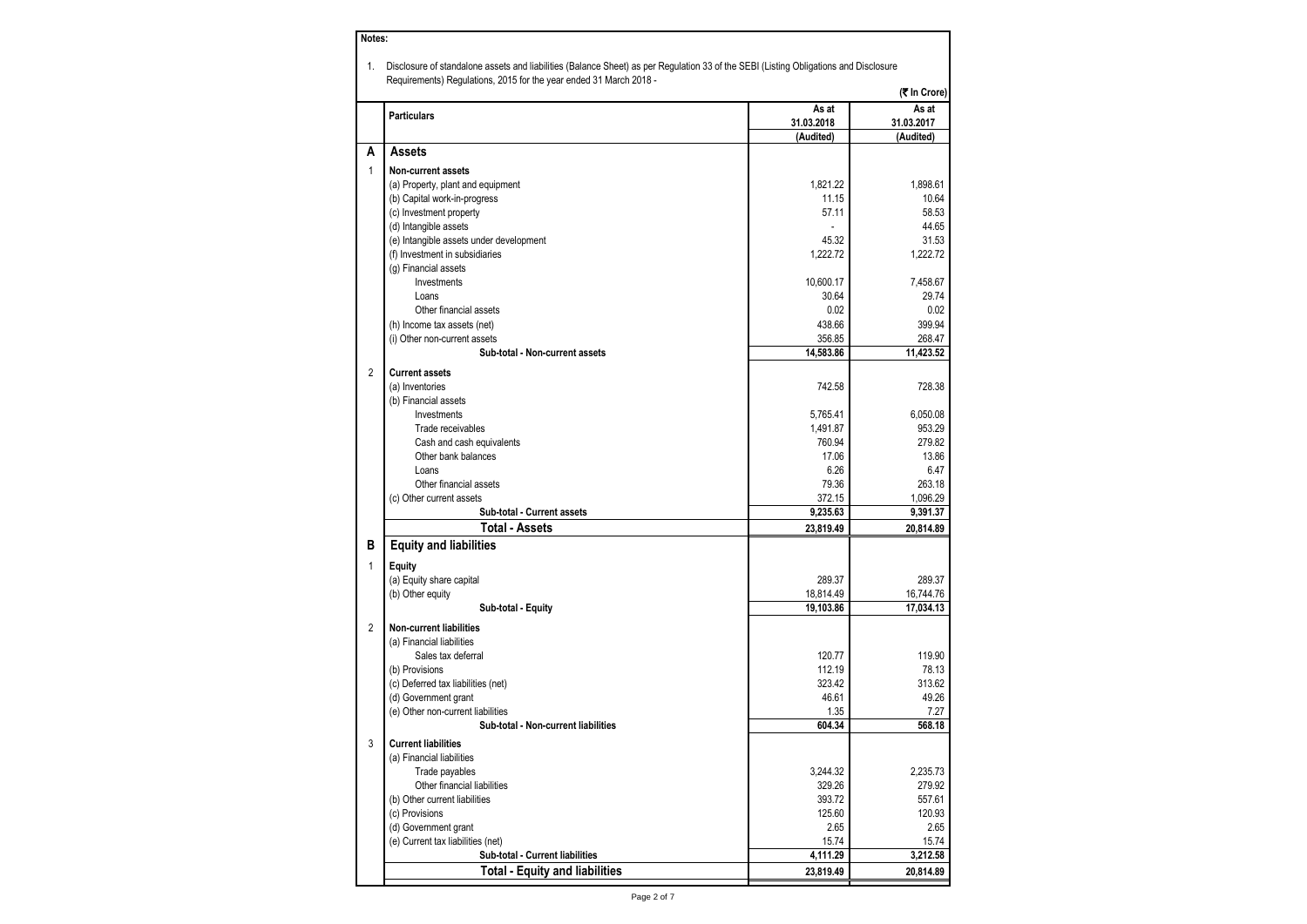## **Notes (contd) :**

# 2 Other income includes following -

| (₹ In Crore) |  |
|--------------|--|
|--------------|--|

|                    |            |                      |            |            | טוטוט ווי  |
|--------------------|------------|----------------------|------------|------------|------------|
| <b>Particulars</b> |            | <b>Quarter ended</b> | Year ended |            |            |
|                    | 31.03.2018 | 31.12.2017           | 31.03.2017 | 31.03.2018 | 31.03.2017 |
|                    | (Audited)  | (Unaudited)          | (Audited)  | (Audited)  | (Audited)  |
| Hnvestment income  | 291.25     | 161.47               | 217.68     | 1,088.26   | 963.19     |
| Others             | 75.41      | 65.40                | 75.92      | 258.99     | 258.78     |

3 Exceptional items represent a one time payment to dealers to compensate them for any losses incurred on introduction of GST as a result of pre-GST inventory held on 30 June 2017.

4 Post the applicability of GST with effect from 1 July 2017, Sales are required to be disclosed net of GST. Accordingly, the Gross sales figures for the quarter and year ended 31 March 2018 are not comparable with the previous periods presented in the results.

5 The Company has opted to publish Extracts of the Unaudited/Audited Consolidated Financial Results, pursuant to option made available as per Regulation 33 of the SEBI (Listing Obligations and Disclosure Requirements) Regulations, 2015. These standalone financial results are available on the Company's website viz. www.bajajauto.com and on the websites of BSE (www.bseindia.com) and NSE (www.nseindia.com).

6 The Board of Directors recommend a dividend of ₹ 60 per equity share (600%) subject to approval of shareholders.

7 Figures for previous year / period have been regrouped wherever necessary.

8 ₹ 1 crore is equal to ₹ 10 million.

- 9 The figures of the last quarter are the balancing figures between the audited figures in respect of the full financial year and the published year to date figures upto the third quarter of the current financial year, which were subjected to a limited review.
- 10 The above results have been reviewed by the Audit Committee and approved by the Board of Directors in the meeting held on 18 May 2018.

**By order of the Board of Directors For Bajaj Auto Limited**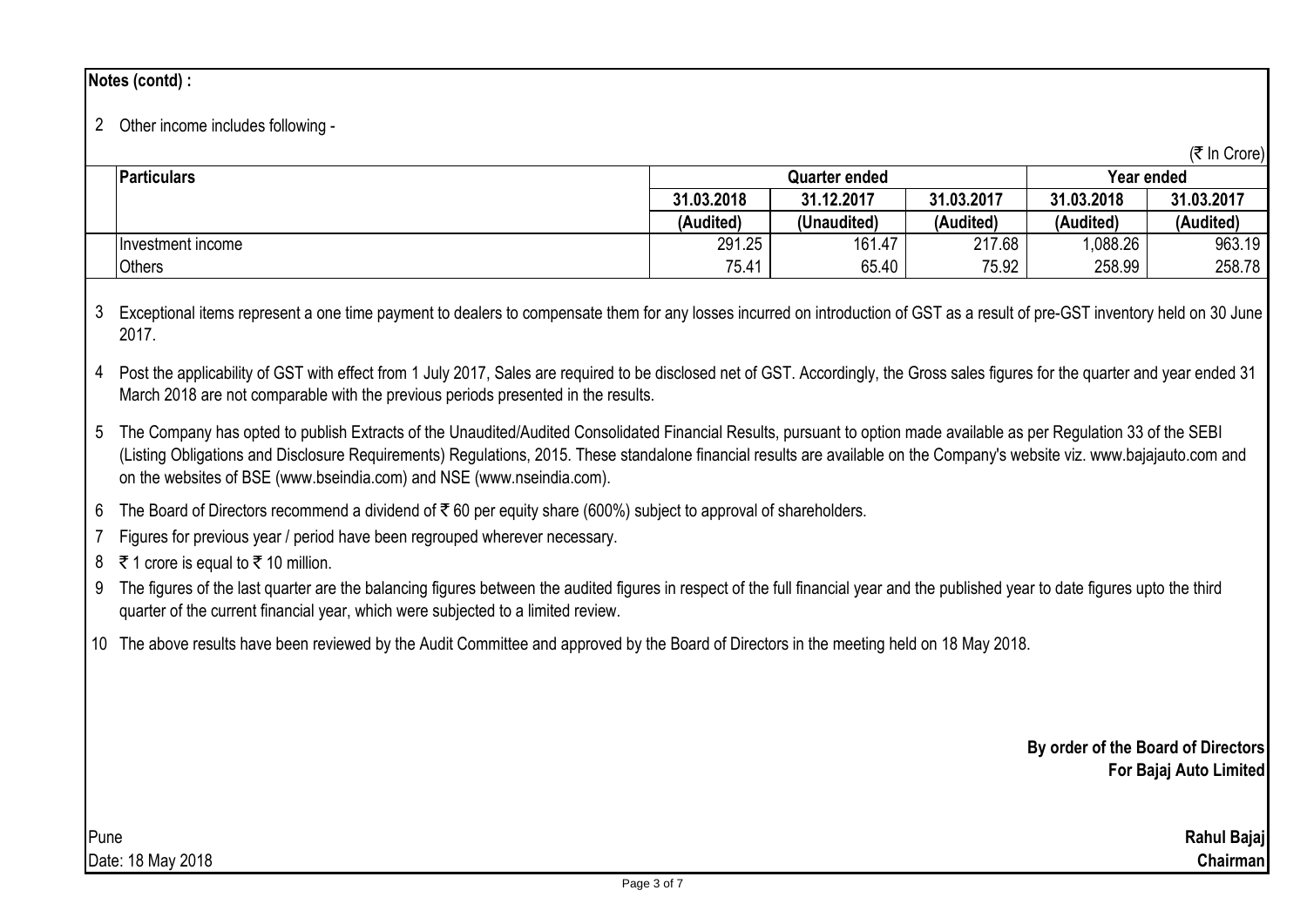

#### **Bajaj Auto Limited CIN : L65993PN2007PLC130076**

**Registered Office : Mumbai - Pune Road, Akurdi, Pune 411 035 Website : www.bajajauto.com ; E-mail : investors@bajajauto.co.in ; Telephone : +91 20 27472851 ; Fax : +91 20 27407380**

### **Statement of consolidated audited financial results for the quarter and year ended 31 March 2018**

|    |                                                                                 |            |               |            |            | (そ In Crore) |  |
|----|---------------------------------------------------------------------------------|------------|---------------|------------|------------|--------------|--|
|    | <b>Particulars</b>                                                              |            | Quarter ended |            | Year ended |              |  |
|    |                                                                                 | 31.03.2018 | 31.12.2017    | 31.03.2017 | 31.03.2018 | 31.03.2017   |  |
|    |                                                                                 | (Audited)  | (Unaudited)   | (Audited)  | (Audited)  | (Audited)    |  |
| 1  | <b>Revenue from operations</b>                                                  |            |               |            |            |              |  |
|    | (a) Gross sales (See note 5)                                                    | 6,650.81   | 6,246.23      | 5,120.54   | 25,098.64  | 22,694.87    |  |
|    | (b) Other operating revenue                                                     | 122.49     | 123.11        | 92.29      | 464.62     | 393.16       |  |
|    | <b>Total revenue from operations</b>                                            | 6,773.30   | 6,369.34      | 5,212.83   | 25,563.26  | 23,088.03    |  |
| 2  | Other income (See note 3)                                                       | 365.74     | 225.88        | 293.74     | 1,212.27   | 1,222.23     |  |
| 3  | Total income (1+2)                                                              | 7,139.04   | 6,595.22      | 5,506.57   | 26,775.53  | 24,310.26    |  |
| 4  | <b>Expenses</b>                                                                 |            |               |            |            |              |  |
|    | (a) Cost of raw materials and components consumed                               | 4,488.57   | 3,970.97      | 3,019.53   | 15,999.16  | 13,285.36    |  |
|    | (b) Purchase of traded goods                                                    | 338.95     | 404.40        | 379.92     | 1,401.25   | 1,382.47     |  |
|    | (c) Changes in inventories of finished goods, work-in-progress and traded goods | (130.58)   | (20.70)       | (79.18)    | 9.68       | (43.68)      |  |
|    | (d) Excise duty                                                                 |            |               | 315.51     | 398.34     | 1,321.35     |  |
|    | (e) Employee benefits expense                                                   | 266.34     | 265.49        | 227.42     | 1,069.48   | 997.39       |  |
|    | (f) Finance costs                                                               | 0.30       | 0.30          | 0.24       | 1.31       | 1.40         |  |
|    | (g) Depreciation and amortisation expense                                       | 87.89      | 74.68         | 75.70      | 314.80     | 307.29       |  |
|    | (h) Other expenses                                                              | 502.00     | 526.42        | 452.34     | 1,927.78   | 1,748.02     |  |
|    | (i) Expenses capitalised                                                        | (7.61)     | (7.85)        | (7.65)     | (24.07)    | (22.27)      |  |
|    | <b>Total expenses</b>                                                           | 5,545.86   | 5,213.71      | 4,383.83   | 21,097.73  | 18,977.33    |  |
| 5  | Share of profits of associate                                                   | 96.13      | 62.53         | 61.32      | 287.61     | 254.62       |  |
| 6  | Profit before exceptional items and tax (3-4+5)                                 | 1,689.31   | 1,444.04      | 1,184.06   | 5,965.41   | 5,587.55     |  |
| 7  | Exceptional items (See note 4)                                                  |            |               |            | 32.00      |              |  |
| 8  | Profit before tax (6-7)                                                         | 1,689.31   | 1,444.04      | 1,184.06   | 5,933.41   | 5,587.55     |  |
| 9  | <b>Tax expense</b>                                                              |            |               |            |            |              |  |
|    | (a) Current tax                                                                 | 443.37     | 424.42        | 313.97     | 1,646.36   | 1,457.66     |  |
|    | (b) Deferred tax                                                                | 70.47      | 6.48          | 7.85       | 68.11      | 50.41        |  |
|    | <b>Total tax expense</b>                                                        | 513.84     | 430.90        | 321.82     | 1,714.47   | 1,508.07     |  |
| 10 | Profit after tax (8-9)                                                          | 1,175.47   | 1,013.14      | 862.24     | 4,218.94   | 4,079.48     |  |
| 11 | Profit attributable to non-controlling interest                                 |            | (0.02)        | (0.01)     | (0.01)     | (0.01)       |  |
| 12 | Profit for the period (10-11)                                                   | 1.175.47   | 1.013.16      | 862.25     | 4,218.95   | 4,079.49     |  |
| 13 | Other comprehensive income, net of tax                                          |            |               |            |            |              |  |
|    | (a) Items that will not be reclassified to profit or loss                       | (12.90)    | 8.39          | 5.67       | (13.34)    | (14.93)      |  |
|    | (b) Items that will be reclassified to profit or loss                           | 5.00       | 66.89         | 42.44      | 251.08     | (54.17)      |  |
|    | Total other comprehensive income, net of tax                                    | (7.90)     | 75.28         | 48.11      | 237.74     | (69.10)      |  |
| 14 | Total comprehensive income (12+13)                                              | 1,167.57   | 1,088.44      | 910.36     | 4,456.69   | 4,010.39     |  |
|    |                                                                                 |            |               |            |            |              |  |
| 15 | Profit attributable to:                                                         |            |               |            |            |              |  |
|    | Owners of the company                                                           | 1,175.47   | 1,013.16      | 862.25     | 4,218.95   | 4,079.49     |  |
|    |                                                                                 |            | (0.02)        | (0.01)     | (0.01)     | (0.01)       |  |
|    | Non-controlling interests                                                       |            |               |            |            |              |  |
| 16 | Total comprehensive income attributable to:                                     |            |               |            |            |              |  |
|    | Owners of the company                                                           | 1.167.57   | 1.088.44      | 910.36     | 4.456.69   | 4,010.39     |  |
|    | Non-controlling interests                                                       |            | (0.02)        | (0.01)     | (0.01)     | (0.01)       |  |
|    |                                                                                 |            |               |            |            |              |  |
| 17 | Paid-up equity share capital (Face value of ₹ 10)                               | 289.37     | 289.37        | 289.37     | 289.37     | 289.37       |  |
| 18 | Reserves excluding Revaluation Reserves                                         |            |               |            | 20.135.87  | 17,567.20    |  |
| 19 | Basic and diluted earnings per share (₹) (not annualised)                       | 40.6       | 35.0          | 29.8       | 145.8      | 141.0        |  |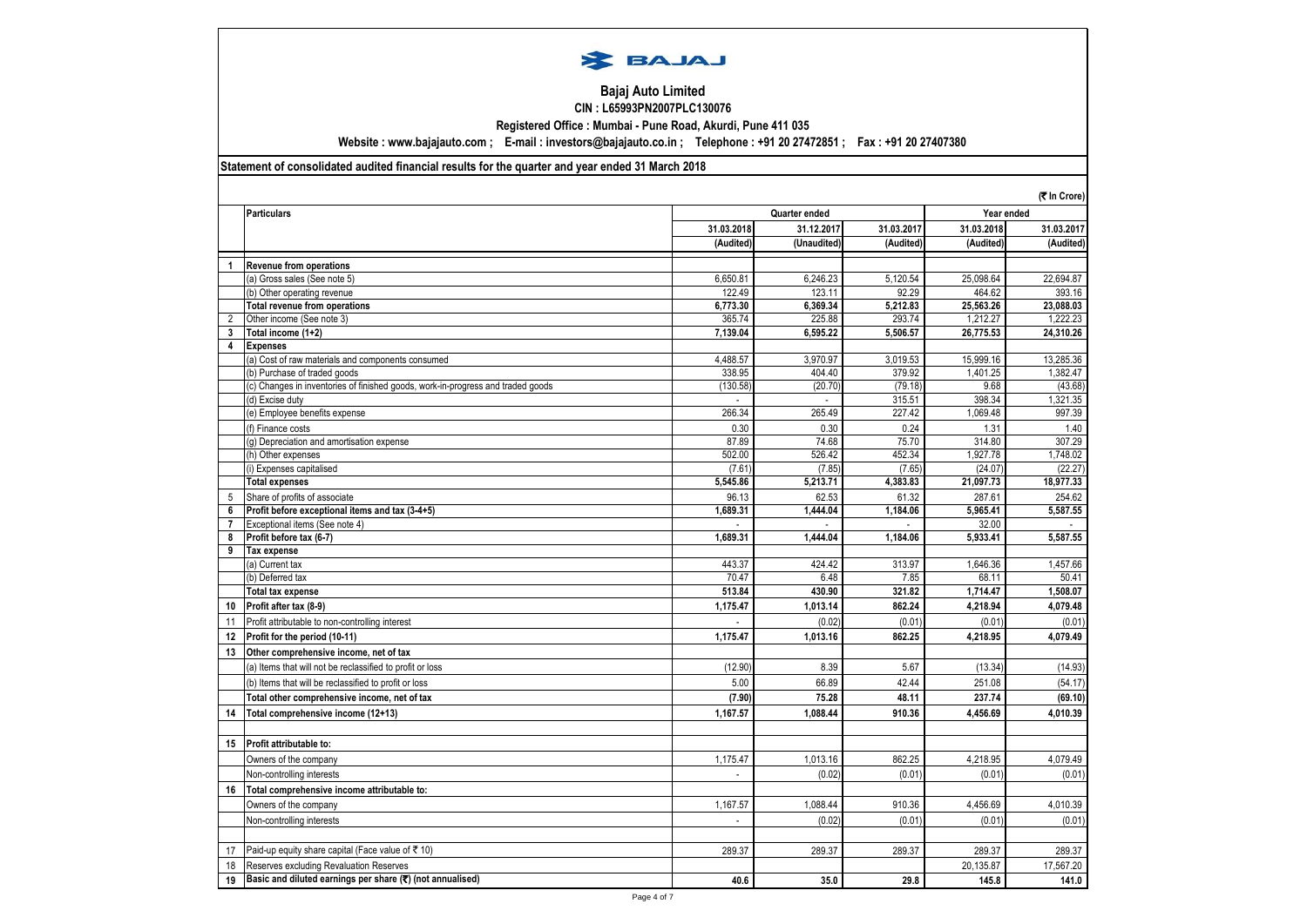|                         | Segment-wise revenue, results and capital employed (consolidated) |            |                      |                       |            |              |
|-------------------------|-------------------------------------------------------------------|------------|----------------------|-----------------------|------------|--------------|
|                         |                                                                   |            |                      |                       |            | (そ In Crore) |
|                         | <b>Particulars</b>                                                |            | <b>Quarter ended</b> |                       | Year ended |              |
|                         |                                                                   | 31.03.2018 | 31.12.2017           | 31.03.2017            | 31.03.2018 | 31.03.2017   |
|                         |                                                                   | (Audited)  | (Unaudited)          | (Audited)             | (Audited)  | (Audited)    |
|                         | Segment revenue                                                   |            |                      |                       |            |              |
|                         | Automotive                                                        | 6,847.79   | 6,433.75             | 5,288.89              | 25,822.34  | 23,347.07    |
|                         | Investments                                                       | 291.25     | 161.47               | 217.68                | 953.19     | 963.19       |
|                         | <b>Total</b>                                                      | 7,139.04   | 6,595.22             | 5,506.57              | 26,775.53  | 24,310.26    |
| $\overline{\mathbf{2}}$ | Segment profit before tax and finance costs                       |            |                      |                       |            |              |
|                         | Automotive                                                        | 1,398.88   | 1,283.41             | 967.03                | 4,983.66   | 4,627.42     |
|                         | Investments                                                       | 290.73     | 160.93               | 217.27                | 951.06     | 961.53       |
|                         | <b>Total</b>                                                      | 1,689.61   | 1,444.34             | 1,184.30              | 5,934.72   | 5,588.95     |
|                         | Less: Finance costs                                               | 0.30       | 0.30                 | 0.24                  | 1.31       | 1.40         |
|                         | Total profit before tax                                           | 1,689.31   | 1,444.04             | 1,184.06              | 5,933.41   | 5,587.55     |
| $\mathbf{3}$            | <b>Capital employed</b>                                           |            |                      |                       |            |              |
|                         | <b>Segment assets</b>                                             |            |                      |                       |            |              |
|                         | Automotive                                                        | 8,032.04   | 8,414.94             | 7,631.99              | 8,032.04   | 7,631.99     |
|                         | Investments                                                       | 16,670.30  | 14,655.29            | 13,605.69             | 16,670.30  | 13,605.69    |
|                         | Unallocable                                                       | 438.66     | 421.93               | 399.94                | 438.66     | 399.94       |
|                         | Sub-total                                                         | 25,141.00  | 23,492.16            | 21,637.62             | 25,141.00  | 21,637.62    |
|                         | <b>Segment liabilities</b>                                        |            |                      |                       |            |              |
|                         | Automotive                                                        | 4,206.55   | 3,722.93             | 3,279.85              | 4,206.55   | 3,279.85     |
|                         | Investments                                                       |            |                      |                       |            |              |
|                         | Unallocable                                                       | 15.74      | 24.54                | 15.74                 | 15.74      | 15.74        |
|                         | Sub-total                                                         | 4,222.29   | 3,747.47             | 3,295.59              | 4,222.29   | 3,295.59     |
|                         | <b>Capital employed</b>                                           |            |                      |                       |            |              |
|                         | Automotive                                                        | 3,825.49   | 4,692.01             | $\overline{4,352.14}$ | 3,825.49   | 4,352.14     |
|                         | Investments                                                       | 16,670.30  | 14,655.29            | 13,605.69             | 16,670.30  | 13,605.69    |
|                         | Unallocable                                                       | 422.92     | 397.39               | 384.20                | 422.92     | 384.20       |
|                         | <b>Total</b>                                                      | 20,918.71  | 19,744.69            | 18,342.03             | 20,918.71  | 18,342.03    |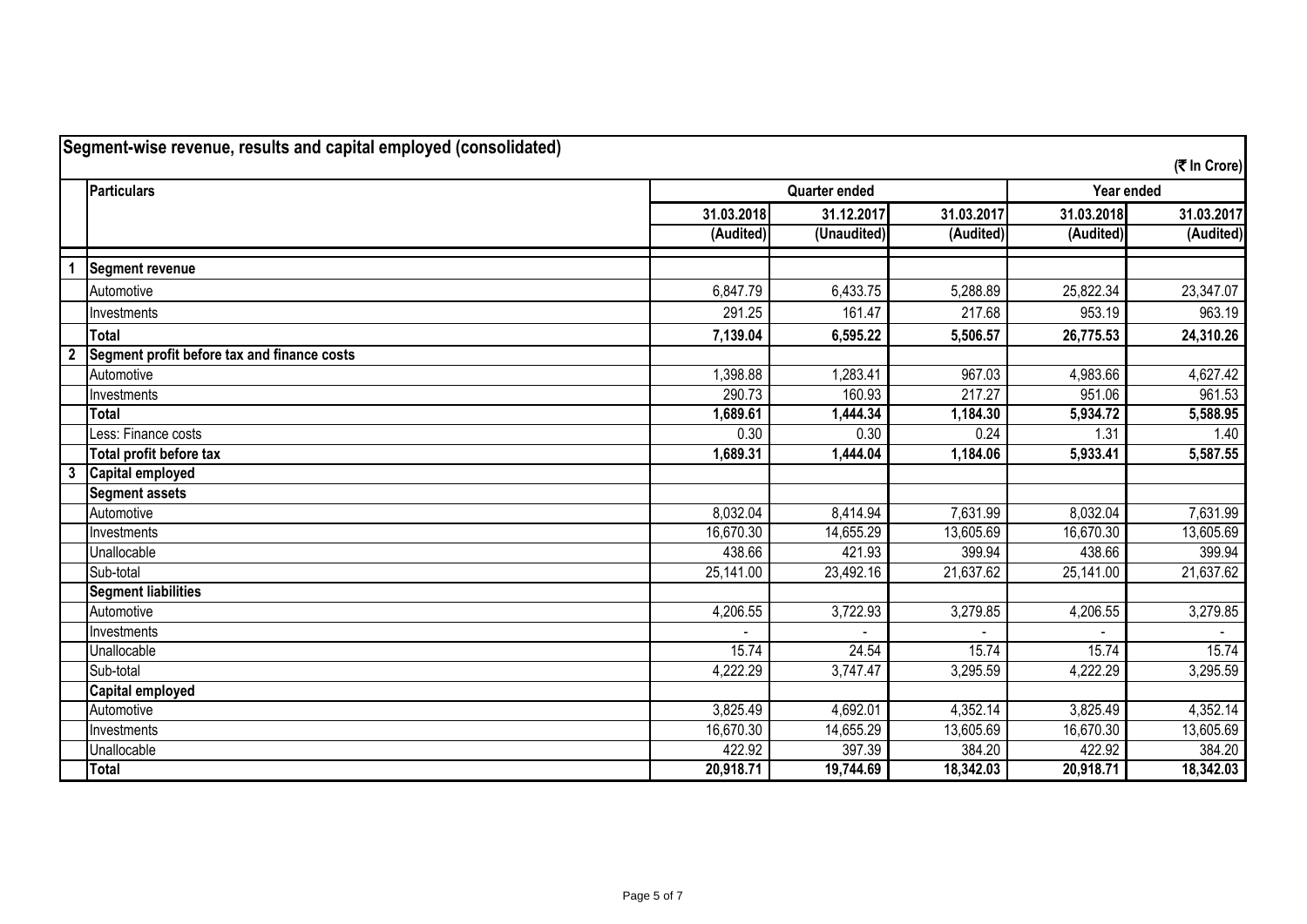| Notes: |                                                                                |                       |            |                 |
|--------|--------------------------------------------------------------------------------|-----------------------|------------|-----------------|
|        | The consolidated financial results include results of the following companies: |                       |            |                 |
|        | Name of the company                                                            | % shareholding and    | Segment    | Consolidated as |
|        |                                                                                | voting power of Bajaj |            |                 |
|        |                                                                                | Auto Limited          |            |                 |
|        | a. PT. Bajaj Auto Indonesia                                                    | 99.25%                | Automotive | Subsidiary      |
|        | b. Bajaj Auto International Holdings BV *                                      | 100%                  | Automotive | Subsidiary      |

\* The consolidated financial results of Bajaj Auto International Holdings BV include 47.99% interest in KTM AG as an associate.

2. Disclosure of consolidated assets and liabilities (Balance Sheet) as per Regulation 33 of the SEBI (Listing Obligations and Disclosure Requirements) Regulations, 2015 for the year ended 31 March 2018 - **(**` **In Crore)**

|                | <b>Particulars</b>                           | As at<br>31.03.2018 | As at<br>31.03.2017 |
|----------------|----------------------------------------------|---------------------|---------------------|
|                |                                              | (Audited)           | (Audited)           |
| А              | <b>Assets</b>                                |                     |                     |
| 1              | Non-current assets                           |                     |                     |
|                | (a) Property, plant and equipment            | 1,821.22            | 1,898.61            |
|                | (b) Capital work-in-progress                 | 11.15               | 10.64               |
|                | (c) Investment property                      | 57.11               | 58.53               |
|                | (d) Intangible assets                        | ÷                   | 44.65               |
|                | (e) Intangible assets under development      | 45.32               | 31.53               |
|                | (f) Investment in associate of subsidiary    | 2,528.99            | 1,968.29            |
|                | (g) Financial assets                         |                     |                     |
|                | Investments                                  | 10,600.17           | 7,458.67            |
|                | Loans                                        | 30.68               | 29.74               |
|                | Other financial assets                       | 0.02                | 0.02                |
|                | (h) Income tax assets (net)                  | 438.66              | 399.94              |
|                | (i) Other non-current assets                 | 356.85              | 268.47              |
|                | Sub-total - Non-current assets               | 15,890.17           | 12.169.09           |
| $\overline{2}$ | <b>Current assets</b>                        |                     |                     |
|                | (a) Inventories                              | 742.58              | 728.38              |
|                | (b) Financial assets                         |                     |                     |
|                | Investments                                  | 5,765.41            | 6.050.08            |
|                | Trade receivables                            | 1,491.87            | 953.29              |
|                | Cash and cash equivalents                    | 775.60              | 287.50              |
|                | Other bank balances                          | 17.06               | 13.86               |
|                | Loans                                        | 6.26                | 75.76               |
|                | Other financial assets                       | 79.36               | 263.30              |
|                | (c) Other current assets                     | 372.69              | 1,096.36            |
|                | Sub-total - Current assets                   | 9,250.83            | 9,468.53            |
|                | <b>Total - Assets</b>                        | 25,141.00           | 21,637.62           |
| В              | <b>Equity and liabilities</b>                |                     |                     |
|                |                                              |                     |                     |
| $\overline{1}$ | Equity                                       |                     |                     |
|                | (a) Equity share capital                     | 289.37              | 289.37              |
|                | (b) Other equity                             | 20,135.87           | 17,567.20           |
|                | Equity attributable to owners of the Company | 20,425.24           | 17,856.57           |
|                | (c) Non-controlling interest                 | 0.02                | 0.03                |
|                | Subtotal - Total equity                      | 20,425.26           | 17,856.60           |
| $\overline{2}$ | <b>Non-current liabilities</b>               |                     |                     |
|                | (a) Financial liabilities                    |                     |                     |
|                | Sales tax deferral                           | 120.77              | 119.90              |
|                | (b) Provisions                               | 112.19              | 78.13               |
|                | (c) Deferred tax liabilities (net)           | 323.42              | 313.62              |
|                | (d) Government grant                         | 46.61               | 49.26               |
|                | (e) Other non-current liabilities            | 1.35                | 7.27                |
|                | Sub-total - Non-current liabilities          | 604.34              | 568.18              |
| 3              | <b>Current liabilities</b>                   |                     |                     |
|                | (a) Financial liabilities                    |                     |                     |
|                | Trade payables                               | 3.244.42            | 2.235.98            |
|                | Other financial liabilities                  | 329.26              | 279.92              |
|                | (b) Other current liabilities                | 393.73              | 557.62              |
|                | (c) Provisions                               | 125.60              | 120.93              |
|                | (d) Government grant                         | 2.65                | 2.65                |
|                | (e) Current tax liabilities (net)            | 15.74               | 15.74               |
|                | Sub-total - Current liabilities              | 4,111.40            | 3,212.84            |
|                | <b>Total - Equity and liabilities</b>        | 25,141.00           | 21,637.62           |
|                |                                              |                     |                     |